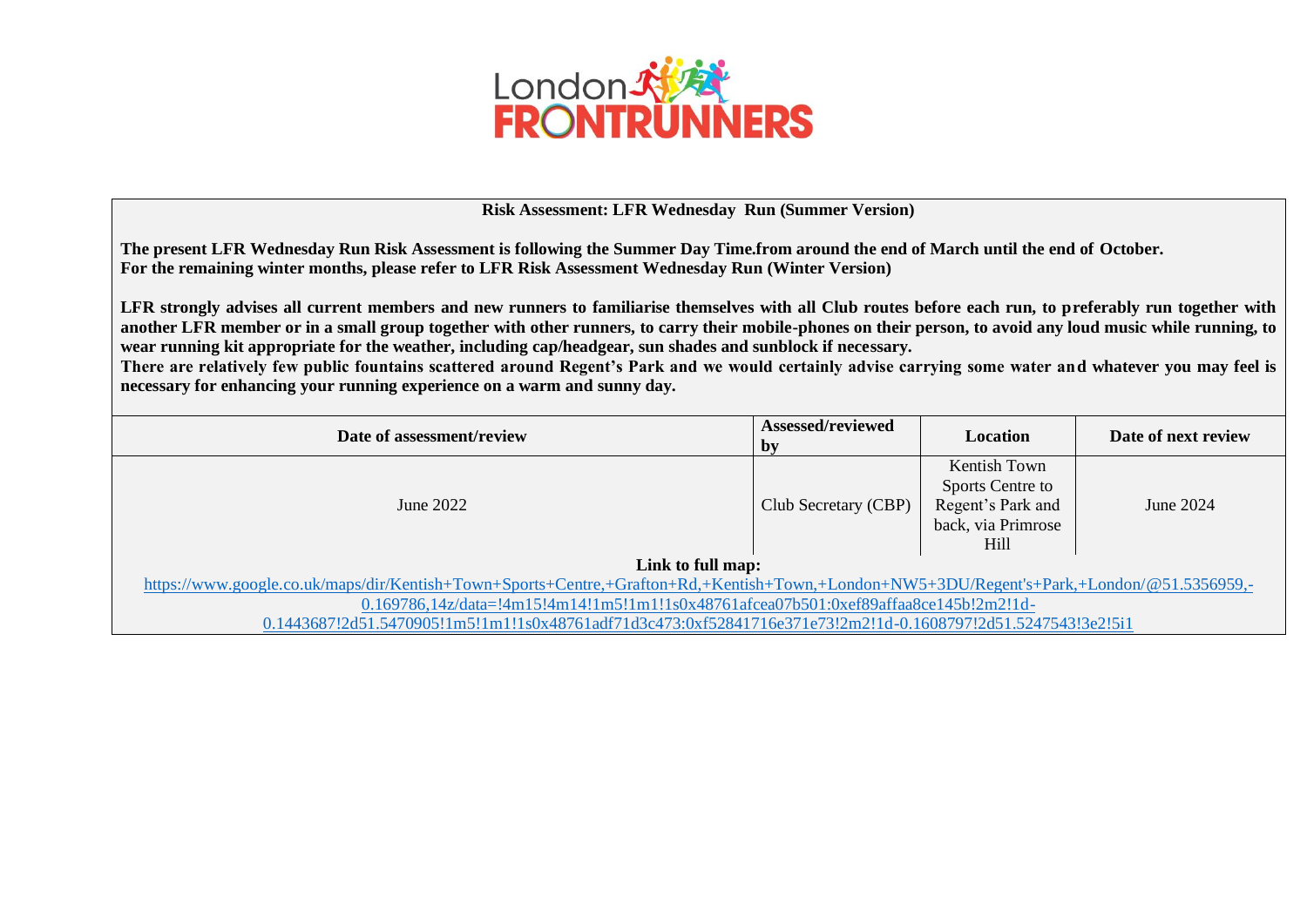

| Hazard or potential hazard<br>(including location)                                                             | Who is at risk<br>and how might<br>they be harmed?                                              | What precautions has<br>the Club taken to<br>reduce the risk?                                                                                                                                                                                                                                     | <b>Risk level</b><br>(High,<br>Medium or<br>Low) | What additional action can the<br>Club take to control the potential<br>hazard and reduce the risk?                                                                                                                                                       | Who will do this                                                                    |
|----------------------------------------------------------------------------------------------------------------|-------------------------------------------------------------------------------------------------|---------------------------------------------------------------------------------------------------------------------------------------------------------------------------------------------------------------------------------------------------------------------------------------------------|--------------------------------------------------|-----------------------------------------------------------------------------------------------------------------------------------------------------------------------------------------------------------------------------------------------------------|-------------------------------------------------------------------------------------|
| Crossing at the corner of<br><b>Grafton Road and Prince</b><br>of Wales Road (provided<br>with traffic lights) | Runners could<br>potentially come<br>into contact with a<br>vehicle while<br>crossing the road. | Besides making<br>runners verbally aware<br>at the beginning of the<br>run when leaving the<br><b>Kentish Town Sports</b><br>Centre, a map<br>indicating this precise<br>spot has been created<br>and been made public<br>on the Club website,<br>alongside the present<br><b>Risk Assessment</b> | Low                                              | A Health and Safety Policy has been<br>developed and made available to all<br>LFR members through the Club<br>website, noting the need to take<br>caution when crossing roads and to<br>follow the indications provided by<br>the existing traffic lights | <b>LFR Club Secretary</b><br>and other available<br><b>LFR</b> Committee<br>members |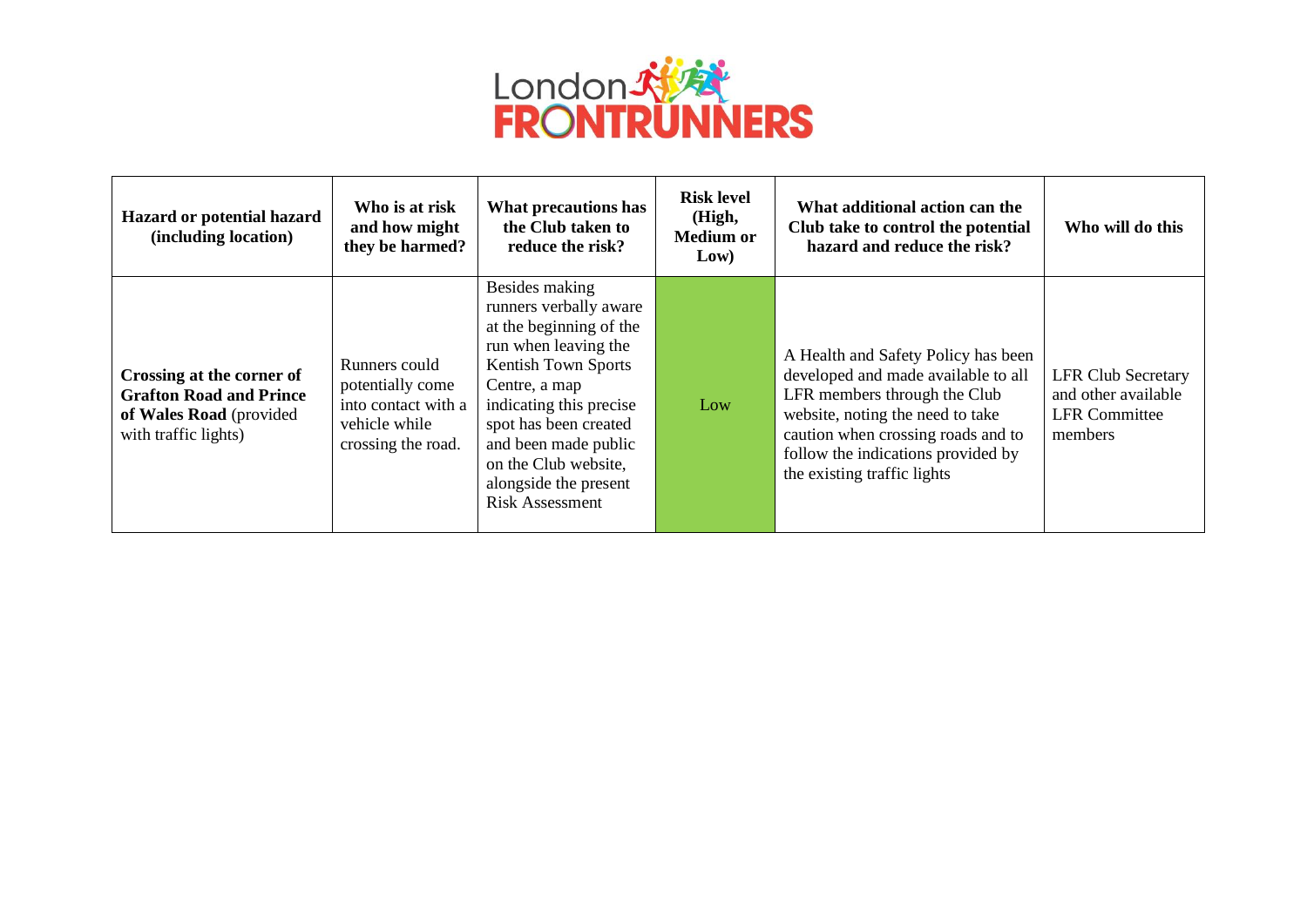

| Hazard or potential hazard<br>(including location)                                                                                                                                                                                               | Who is at risk<br>and how might<br>they be harmed?                                                                                                                                                                                                                               | What precautions has<br>the Club taken to<br>reduce the risk?                                                                                                                                 | <b>Risk level</b><br>(High,<br><b>Medium or</b><br>Low) | What additional action can the<br>Club take to control the potential<br>hazard and reduce the risk?                                                                                                                                                               | Who will do this                                                                    |
|--------------------------------------------------------------------------------------------------------------------------------------------------------------------------------------------------------------------------------------------------|----------------------------------------------------------------------------------------------------------------------------------------------------------------------------------------------------------------------------------------------------------------------------------|-----------------------------------------------------------------------------------------------------------------------------------------------------------------------------------------------|---------------------------------------------------------|-------------------------------------------------------------------------------------------------------------------------------------------------------------------------------------------------------------------------------------------------------------------|-------------------------------------------------------------------------------------|
| <b>Prince of Wales Road</b><br>Along the Prince Of Wales<br>Road are various junctions<br>with side roads with vehicles<br>driving in or out.<br>In addition there is a bicycle<br>lane on the left and all along<br>the length of the pavement. | Runners could<br>potentially come<br>into contact with a<br>vehicle driving in<br>or out of these<br>side roads.<br>In addition,<br>runners could<br>potentially come<br>in contact with a<br>cyclist if they<br>happen to<br>accidentally<br>trespass into the<br>cycling lane. | A map indicating the<br>route of this run and<br>the various side roads<br>has been created and<br>been made public on<br>the Club website,<br>additionally to this<br><b>Risk Assessment</b> | Medium                                                  | A Health and Safety Policy has been<br>developed and made available to all<br>LFR members through the Club<br>website, noting the need to take<br>caution when running along roads<br>which intersect with side roads.                                            | Club Secretary and<br>other available LFR<br>Committee members                      |
| The intersection at Prince<br>Of Wales Road and Ryland<br>Road (no traffic lights<br>provided)                                                                                                                                                   | Runners will need<br>to cross the road<br>without the<br>assistance of<br>traffic lights and<br>could thus<br>potentially come<br>into contact with a<br>vehicle                                                                                                                 | A map indicating this<br>precise spot on the<br>route of this run has<br>been created and been<br>made public on the<br>Club website, in<br>addition to this Risk<br>Assessment               | Medium                                                  | A Health and Safety Policy has been<br>developed and made available to all<br>LFR members through the Club<br>website, noting the need to<br>individually and collectively take<br>caution when crossing roads,<br>especially when there are no traffic<br>lights | <b>LFR Club Secretary</b><br>and other available<br><b>LFR</b> Committee<br>members |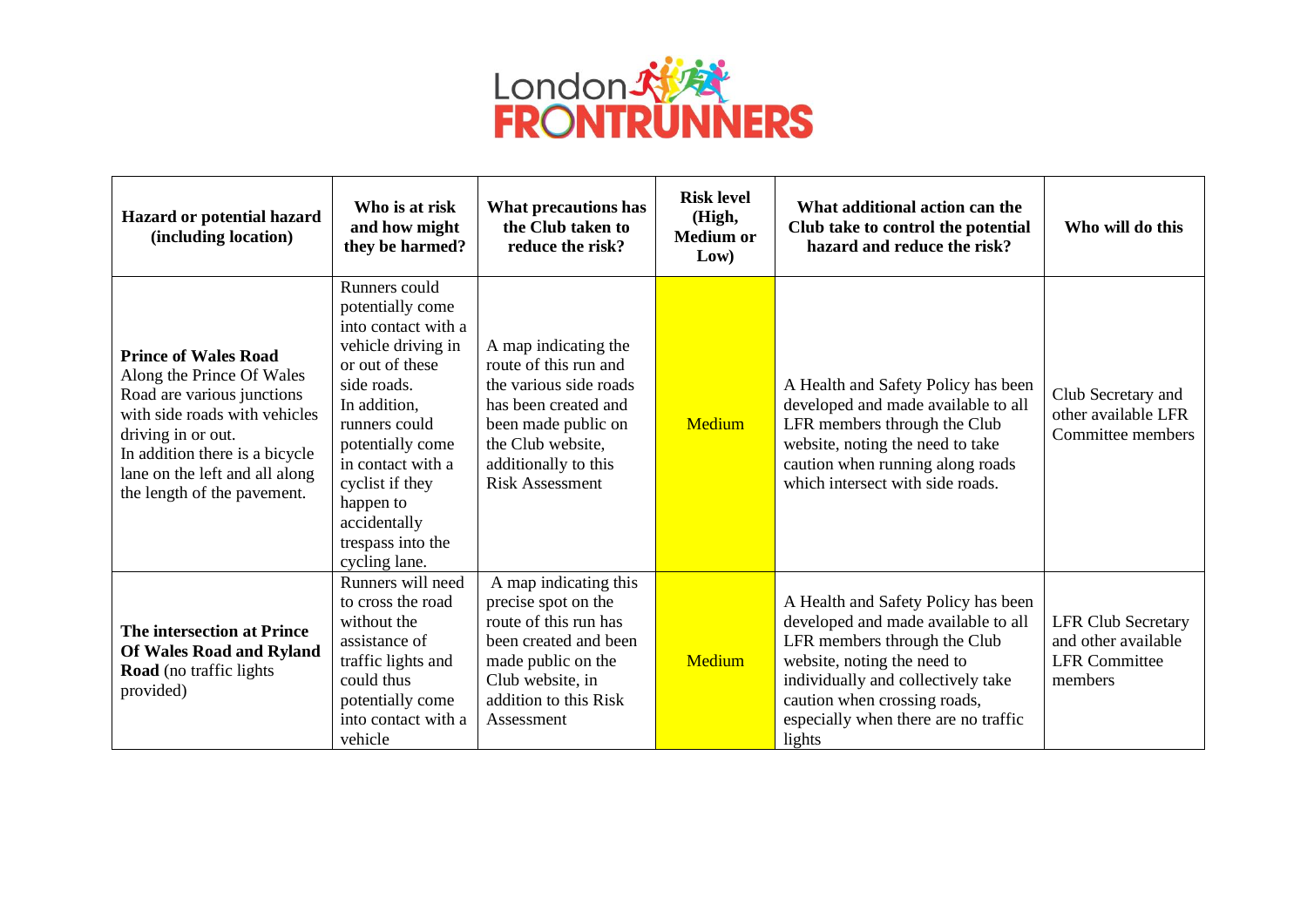

| Hazard or potential hazard<br>(including location)                                                                                                                                            | Who is at risk<br>and how might<br>they be harmed?                                                                                                                | What precautions has<br>the Club taken to<br>reduce the risk?                                                                                                                   | <b>Risk level</b><br>(High,<br><b>Medium or</b><br>Low) | What additional action can the<br>Club take to control the potential<br>hazard and reduce the risk?                                                                                                                                                               | Who will do this                                                                    |
|-----------------------------------------------------------------------------------------------------------------------------------------------------------------------------------------------|-------------------------------------------------------------------------------------------------------------------------------------------------------------------|---------------------------------------------------------------------------------------------------------------------------------------------------------------------------------|---------------------------------------------------------|-------------------------------------------------------------------------------------------------------------------------------------------------------------------------------------------------------------------------------------------------------------------|-------------------------------------------------------------------------------------|
| <b>Kentish Town West</b><br><b>Overground Station</b><br>The area in the immediate<br>vicinity of the Overground<br>Station is normally busy and<br>there is limited space to<br>move around. | Runners could<br>potentially come<br>into collision with<br>other runners or<br>pedestrians                                                                       | A map indicating this<br>precise spot on the<br>route of this run has<br>been created and been<br>made public on the<br>Club website, in<br>addition to this Risk<br>Assessment | Low                                                     | A Health and Safety Policy has been<br>developed and made available to all<br>LFR members through the Club<br>website, noting the need to<br>individually and collectively take<br>caution when running in busy areas                                             | <b>LFR Club Secretary</b><br>and other available<br><b>LFR Committee</b><br>members |
| <b>Intersection of Prince of</b><br><b>Wales Road and Dalby</b><br>Road (tiny road,<br>immediately after the<br>Overground bridge)                                                            | Runners will need<br>to cross this road<br>without the<br>assistance of<br>traffic lights and<br>could thus<br>potentially come<br>into contact with a<br>vehicle | A map indicating this<br>precise spot on the<br>route of this run has<br>been created and been<br>made public on the<br>Club website, in<br>addition to this Risk<br>Assessment | <b>Medium</b>                                           | A Health and Safety Policy has been<br>developed and made available to all<br>LFR members through the Club<br>website, noting the need to<br>individually and collectively take<br>caution when crossing roads,<br>especially when there are no traffic<br>lights | <b>LFR Club Secretary</b><br>and other available<br><b>LFR Committee</b><br>members |
| The intersection at Prince<br><b>Of Wales Road and</b><br><b>Talacre Road</b> (no existing<br>traffic lights)                                                                                 | Runners will need<br>to cross the road<br>and could<br>potentially come<br>into contact with a<br>vehicle.                                                        | A detailed map<br>indicating this spot has<br>been published<br>alongside the present<br><b>Risk Assessment on</b><br>the Club website.                                         | Medium                                                  | A Health and Safety Policy has been<br>developed and made available to all<br>LFR members through the Club<br>website, noting the need to take<br>caution when crossing roads,<br>especially when there are no traffic<br>lights.                                 | <b>LFR Club Secretary</b><br>and other available<br><b>LFR</b> Committee<br>members |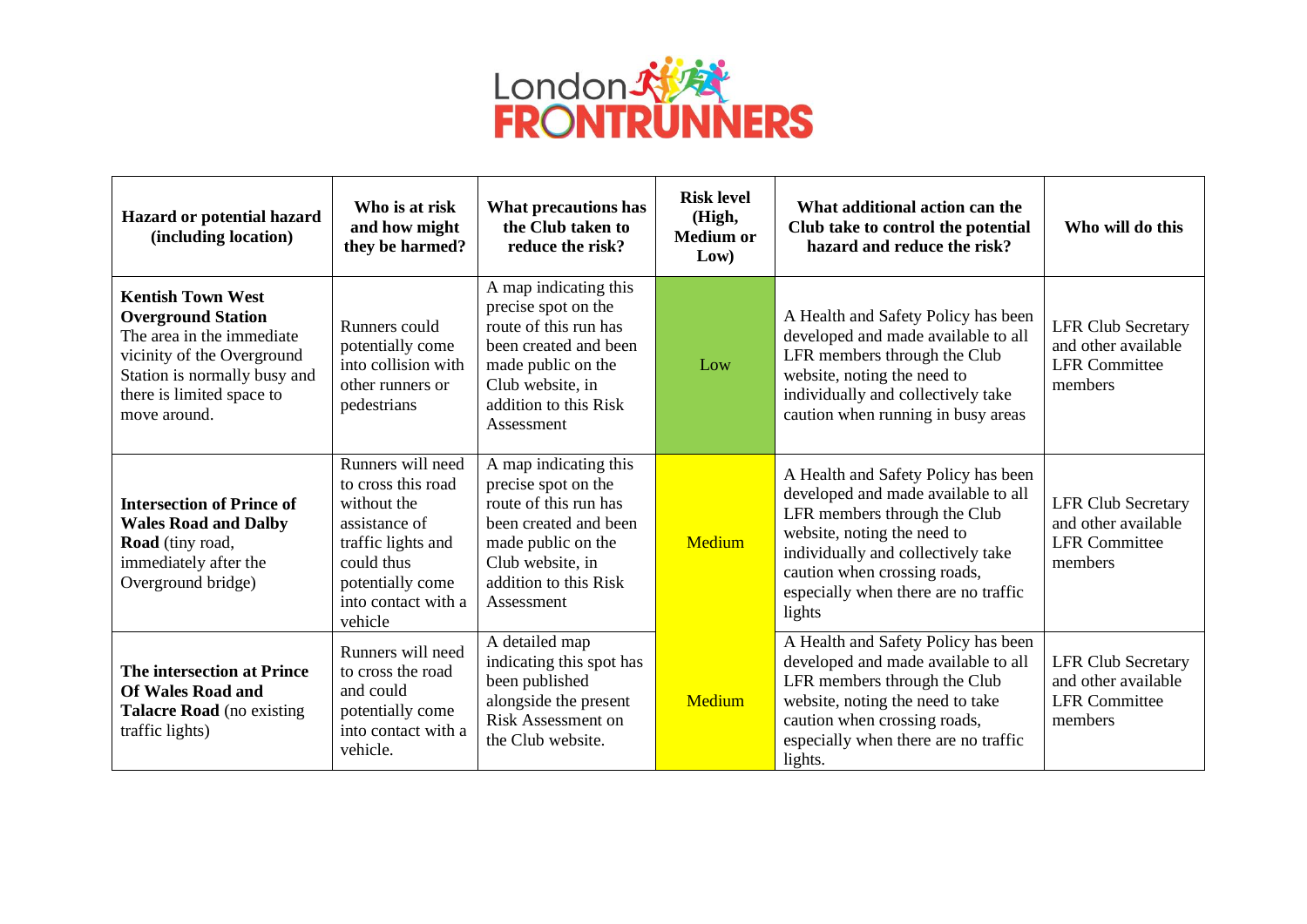

| Hazard or potential hazard<br>(including location)                                                         | Who is at risk<br>and how might<br>they be harmed?                                            | What precautions has<br>the Club taken to<br>reduce the risk?                                                                           | <b>Risk level</b><br>(High,<br><b>Medium or</b><br>Low) | What additional action can the<br>Club take to control the potential<br>hazard and reduce the risk?                                                                                                                          | Who will do this                                                                    |
|------------------------------------------------------------------------------------------------------------|-----------------------------------------------------------------------------------------------|-----------------------------------------------------------------------------------------------------------------------------------------|---------------------------------------------------------|------------------------------------------------------------------------------------------------------------------------------------------------------------------------------------------------------------------------------|-------------------------------------------------------------------------------------|
| <b>Intersection of Prince Of</b><br><b>Wales Road and Malden</b><br>Road<br>(provided with traffic lights) | Runners could<br>potentially come<br>into contact with a<br>vehicle when<br>crossing the road | A detailed map<br>indicating this spot has<br>been published<br>alongside the present<br><b>Risk Assessment on</b><br>the Club website. | Low                                                     | A Health and Safety Policy has been<br>developed and published on the<br>Club website, noting the need to<br>take caution when crossing roads<br>and to follow the indications<br>provided by the existing traffic<br>lights | <b>LFR Club Secretary</b><br>and other available<br><b>LFR</b> Committee<br>members |
| Crossing over to the<br>southside of Prince of<br><b>Wales Road</b><br>(provided with traffic lights)      | Runners could<br>potentially come<br>into contact with a<br>vehicle when<br>crossing the road | A detailed map<br>indicating this spot has<br>been published<br>alongside the present<br>Risk Assessment on<br>the Club website.        | Low                                                     | A Health and Safety Policy has been<br>developed and published on the<br>Club website, noting the need to<br>take caution when crossing roads<br>and to follow the indications<br>provided by the existing traffic<br>lights | <b>LFR Club Secretary</b><br>and other available<br><b>LFR</b> Committee<br>members |
| Blind spot at the corner of<br><b>Prince of Wales Road</b><br>turning into Crogsland<br>Road               | Runners could<br>come into<br>collisions with<br>pedestrians or<br>other runners.             | A map indicating the<br>blind spot has been<br>published alongside<br>this Risk Assessment<br>on the Club website.                      | Low                                                     | A Health and Safety Policy has been<br>developed and published on the<br>Club website noting the need to be<br>aware when running and turning<br>into tight corners, as well as of<br>pedestrians and runners.               | <b>LFR Club Secretary</b><br>and other available<br><b>LFR</b> Committee<br>members |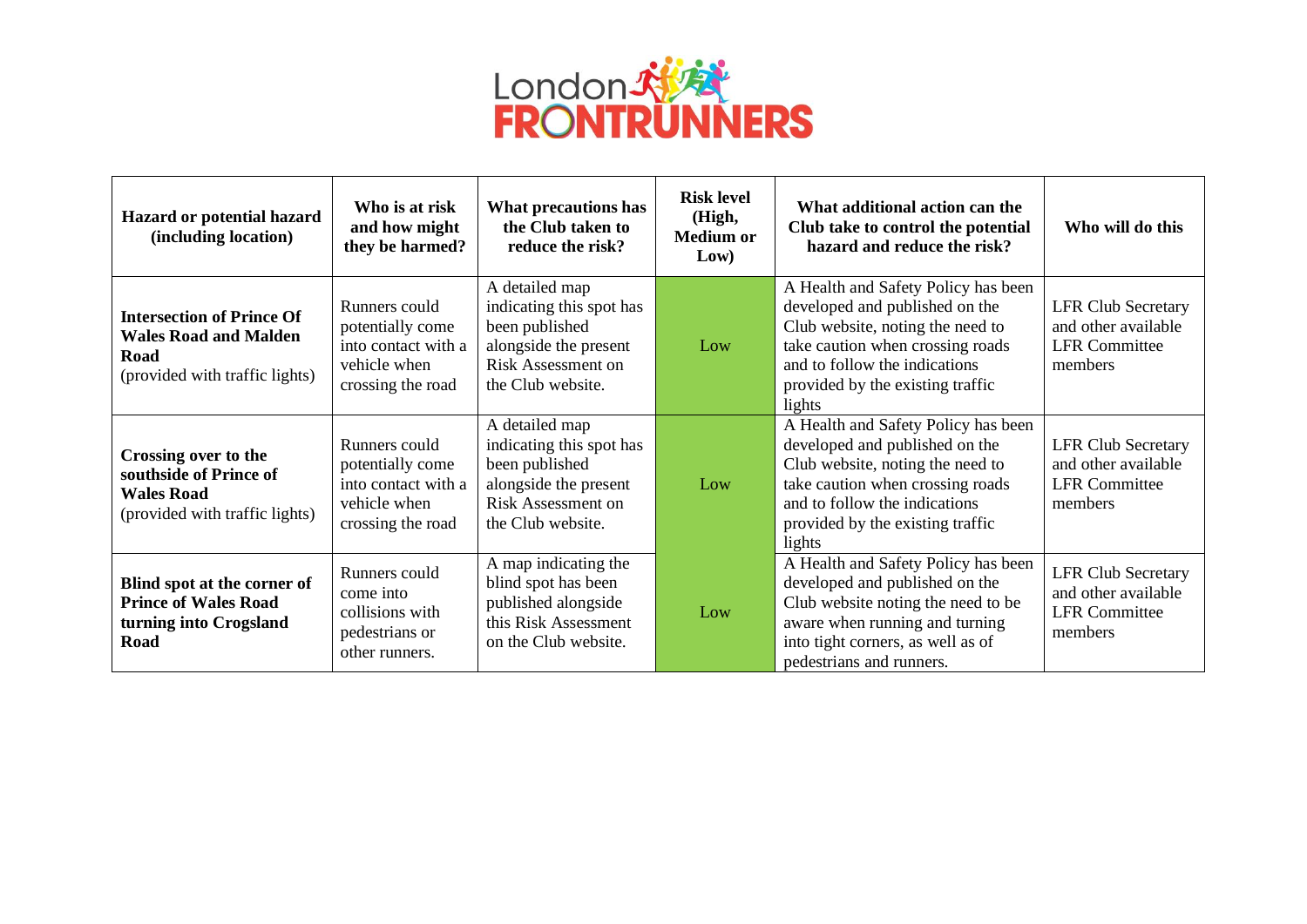

| Hazard or potential hazard<br>(including location)                                                                                                                                                                                            | Who is at risk<br>and how might<br>they be harmed?                                                                                                                                                             | What precautions has<br>the Club taken to<br>reduce the risk?                                                                 | <b>Risk level</b><br>(High,<br><b>Medium or</b><br>Low) | What additional action can the<br>Club take to control the potential<br>hazard and reduce the risk?                                                                                                                          | Who will do this                                                                    |
|-----------------------------------------------------------------------------------------------------------------------------------------------------------------------------------------------------------------------------------------------|----------------------------------------------------------------------------------------------------------------------------------------------------------------------------------------------------------------|-------------------------------------------------------------------------------------------------------------------------------|---------------------------------------------------------|------------------------------------------------------------------------------------------------------------------------------------------------------------------------------------------------------------------------------|-------------------------------------------------------------------------------------|
| The intersection at<br><b>Crogsland Road and Chalk</b><br>Farm Road (provided with<br>traffic lights)                                                                                                                                         | Runners will need<br>to cross the road<br>and could<br>potentially come<br>into contact with a<br>vehicle                                                                                                      | A map indicating this<br>crossing has been<br>made public alongside<br>the present Risk<br>Assessment on the<br>Club website. | Low                                                     | A Health and Safety Policy has been<br>developed and published on the<br>Club website, noting the need to<br>take caution when crossing roads<br>and to follow the indications<br>provided by the existing traffic<br>lights | <b>LFR Club Secretary</b><br>and other available<br><b>LFR</b> Committee<br>members |
| Narrow pavement on the<br><b>first section of Regent Park</b><br><b>Road</b> (there are usually cars<br>parked all along the<br>pavement's side of the road.<br>In addition, there is a bicycle<br>lane at the first section of this<br>road) | The pavement<br>along Regent's<br>Park Road is<br>narrow and<br>runners could<br>come into<br>collision with<br>other runners and<br>pedestrians. In<br>addition, they<br>could also collide<br>with a cyclist | A map indicating the<br>area has been<br>published alongside<br>this Risk Assessment<br>on the Club website.                  | Low                                                     | A Health and Safety Policy has been<br>developed and published on the<br>Club website noting the need to take<br>caution when running in confined<br>spaces, such as this narrow<br>pavement                                 | <b>LFR Club Secretary</b><br>and other available<br><b>LFR</b> Committee<br>members |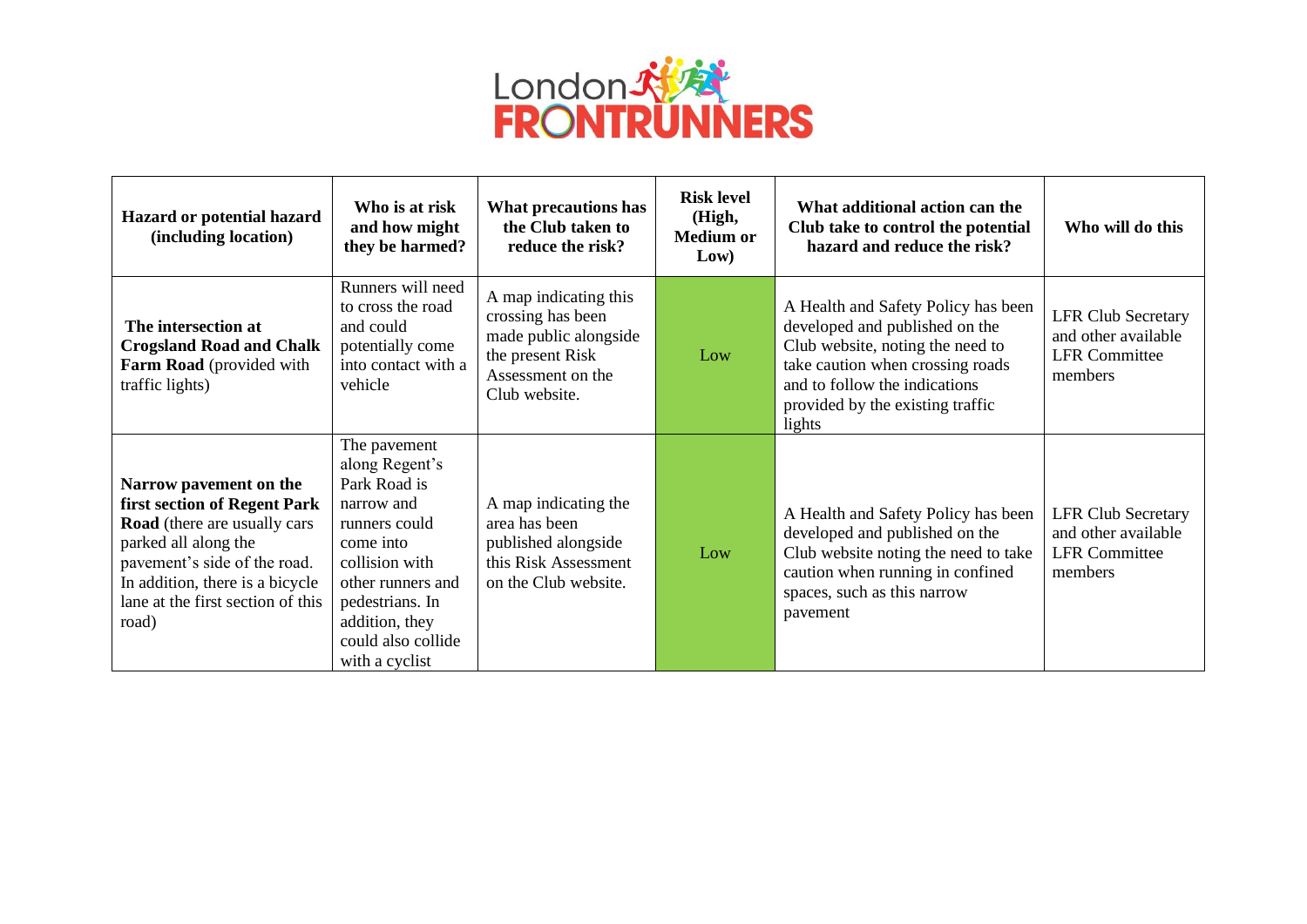

| Hazard or potential hazard<br>(including location)                                                                             | Who is at risk<br>and how might<br>they be harmed?                                              | What precautions has<br>the Club taken to<br>reduce the risk?                                                                                              | <b>Risk level</b><br>(High,<br><b>Medium or</b><br>Low) | What additional action can the<br>Club take to control the potential<br>hazard and reduce the risk?                                                                                                                                                                                            | Who will do this                                                                    |
|--------------------------------------------------------------------------------------------------------------------------------|-------------------------------------------------------------------------------------------------|------------------------------------------------------------------------------------------------------------------------------------------------------------|---------------------------------------------------------|------------------------------------------------------------------------------------------------------------------------------------------------------------------------------------------------------------------------------------------------------------------------------------------------|-------------------------------------------------------------------------------------|
| A tight blind spot just after<br>the corner of Regent's Park<br>Road turning into the Rail<br><b>Bridge</b>                    | Runners could<br>come into<br>collisions with<br>pedestrians or<br>other runners.               | A map indicating this<br>blind spot and the<br>available narrow<br>section has been<br>published alongside<br>this Risk Assessment<br>on the Club website. | Low                                                     | A Health and Safety Policy has been<br>developed and published on the<br>Club website noting the need to be<br>aware of pedestrians and other<br>runners, especially when running<br>into blind spots around corners, as<br>runners need to be compliant to<br>existing pedestrian regulations | <b>LFR Club Secretary</b><br>and other available<br><b>LFR</b> Committee<br>members |
| <b>Cycle lane on Rail Bridge</b><br>The existing cycle lane is<br>parallel to the pedestrian path<br>all along the Rail Bridge | Runners are in the<br>risk of coming<br>into collision with<br>a cyclist                        | A map indicating the<br>cycle lane on the Rail<br>Bridge has been<br>published alongside<br>this Risk Assessment<br>on the Club website.                   | Medium                                                  | A Health and Safety Policy has been<br>developed and made public on the<br>Club website, noting the need to<br>take caution when running along<br>cycle lanes                                                                                                                                  | <b>LFR Club Secretary</b><br>and other available<br><b>LFR</b> Committee<br>members |
| <b>Intersection of Regent's</b><br>park Road and Gloucester<br><b>Avenue</b> (no traffic lights<br>available)                  | Runners could<br>potentially come<br>into contact with a<br>vehicle while<br>crossing the road. | A map indicating this<br>specific spot has been<br>published alongside<br>this Risk Assessment<br>on the Club website.                                     | Medium                                                  | A Health and Safety Policy has been<br>developed and made available to all<br>LFR members through the Club<br>website, noting the need to<br>individually and collectively take<br>caution when crossing roads,<br>especially when there are no traffic<br>lights                              | <b>LFR Club Secretary</b><br>and other available<br><b>LFR</b> Committee<br>members |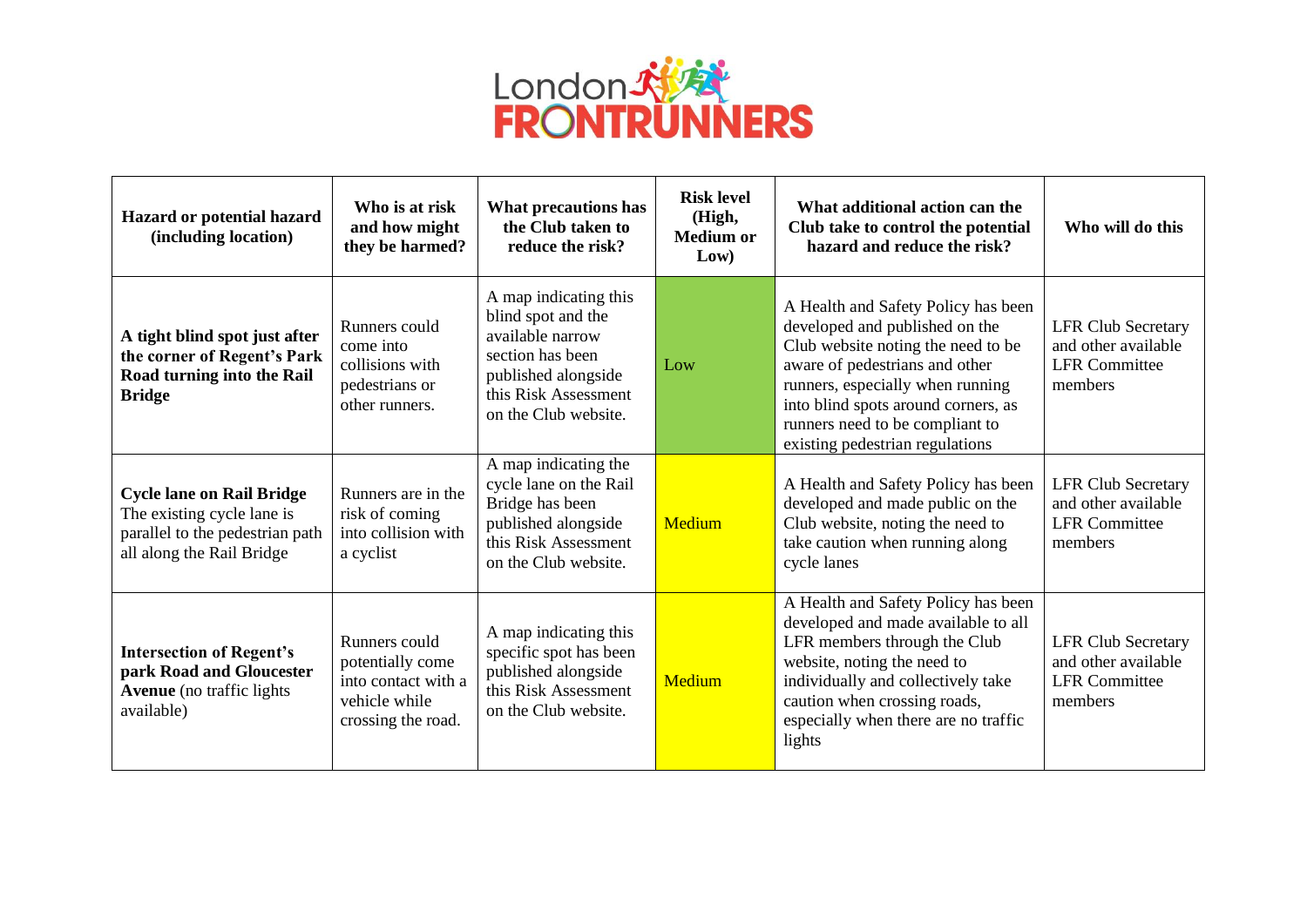

| Hazard or potential hazard<br>(including location)                                                                    | Who is at risk<br>and how might<br>they be harmed?                                              | What precautions has<br>the Club taken to<br>reduce the risk?                                                          | <b>Risk level</b><br>(High,<br><b>Medium or</b><br>Low) | What additional action can the<br>Club take to control the potential<br>hazard and reduce the risk?                                                                                                                                                               | Who will do this                                                                    |
|-----------------------------------------------------------------------------------------------------------------------|-------------------------------------------------------------------------------------------------|------------------------------------------------------------------------------------------------------------------------|---------------------------------------------------------|-------------------------------------------------------------------------------------------------------------------------------------------------------------------------------------------------------------------------------------------------------------------|-------------------------------------------------------------------------------------|
| <b>Intersection of Regent's</b><br><b>Park Road and Erskine</b><br><b>Road</b> (no traffic lights<br>available)       | Runners could<br>potentially come<br>into contact with a<br>vehicle while<br>crossing the road. | A map indicating this<br>specific spot has been<br>published alongside<br>this Risk Assessment<br>on the Club website. | Medium                                                  | A Health and Safety Policy has been<br>developed and made available to all<br>LFR members through the Club<br>website, noting the need to<br>individually and collectively take<br>caution when crossing roads,<br>especially when there are no traffic<br>lights | <b>LFR Club Secretary</b><br>and other available<br><b>LFR</b> Committee<br>members |
| <b>Intersection of Regent's</b><br><b>Park Road and</b><br><b>Chamberlain Street</b> (no<br>traffic lights available) | Runners could<br>potentially come<br>into contact with a<br>vehicle while<br>crossing the road. | A map indicating this<br>specific spot has been<br>published alongside<br>this Risk Assessment<br>on the Club website. | Medium                                                  | A Health and Safety Policy has been<br>developed and made available to all<br>LFR members through the Club<br>website, noting the need to<br>individually and collectively take<br>caution when crossing roads,<br>especially when there are no traffic<br>lights | <b>LFR Club Secretary</b><br>and other available<br><b>LFR</b> Committee<br>members |
| <b>Intersection of Regent's</b><br>Park Road and St.<br>George's Mews (no traffic<br>lights available)                | Runners could<br>potentially come<br>into contact with a<br>vehicle while<br>crossing the road. | A map indicating this<br>specific spot has been<br>published alongside<br>this Risk Assessment<br>on the Club website. | Medium                                                  | A Health and Safety Policy has been<br>developed and made available to all<br>LFR members through the Club<br>website, noting the need to<br>individually and collectively take<br>caution when crossing roads,<br>especially when there are no traffic<br>lights | <b>LFR Club Secretary</b><br>and other available<br><b>LFR</b> Committee<br>members |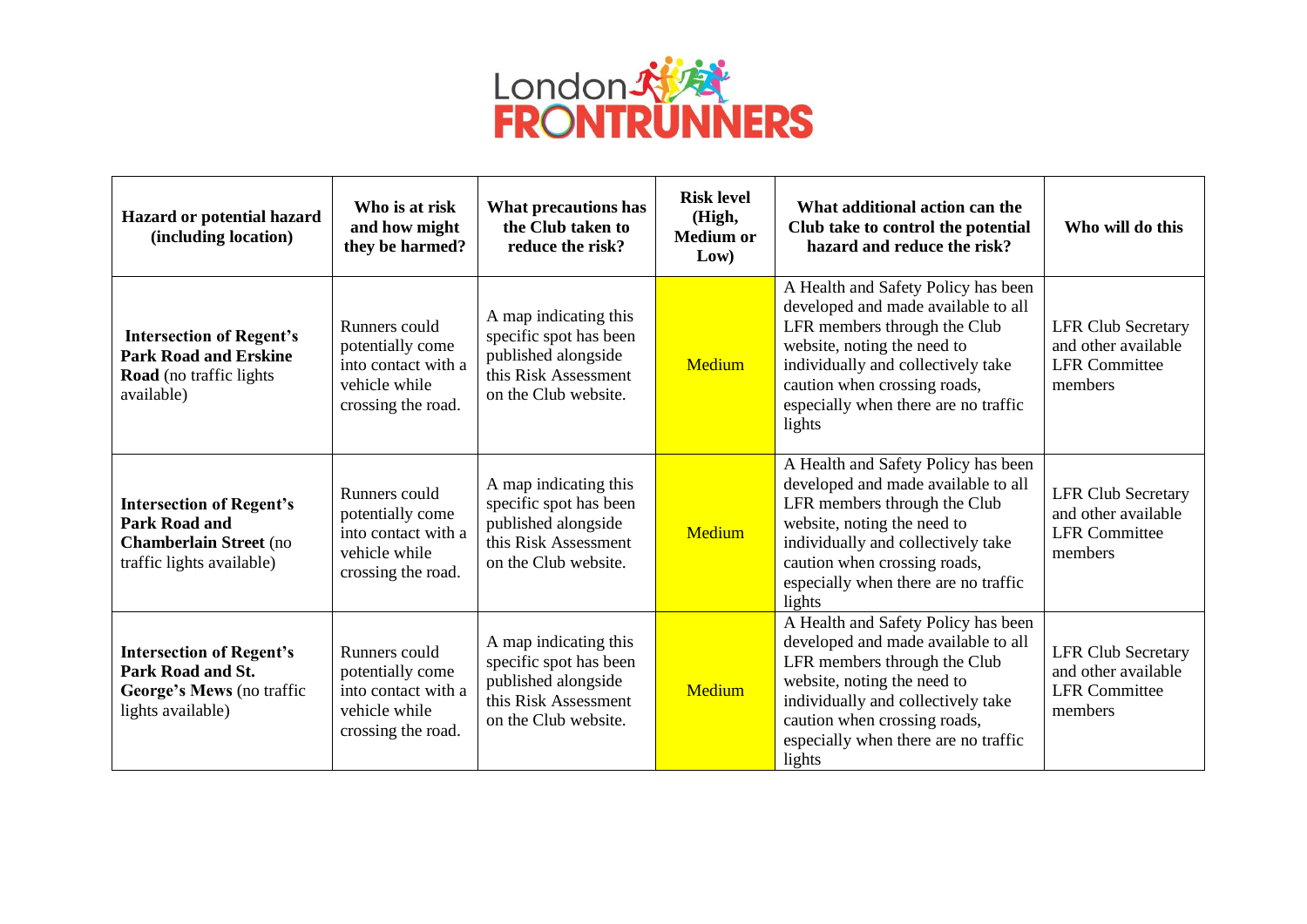

| Hazard or potential hazard<br>(including location)                                                             | Who is at risk<br>and how might<br>they be harmed?                                                                                                                         | What precautions has<br>the Club taken to<br>reduce the risk?                                                                                  | <b>Risk level</b><br>(High,<br><b>Medium or</b><br>Low) | What additional action can the<br>Club take to control the potential<br>hazard and reduce the risk?                                                                                                                                                               | Who will do this                                                                    |
|----------------------------------------------------------------------------------------------------------------|----------------------------------------------------------------------------------------------------------------------------------------------------------------------------|------------------------------------------------------------------------------------------------------------------------------------------------|---------------------------------------------------------|-------------------------------------------------------------------------------------------------------------------------------------------------------------------------------------------------------------------------------------------------------------------|-------------------------------------------------------------------------------------|
| <b>Intersection of Regent's</b><br>Park Road and St.<br>George's Terrace (no traffic<br>lights available)      | Runners could<br>potentially come<br>into contact with a<br>vehicle while<br>crossing the road.                                                                            | A map indicating this<br>specific spot has been<br>published alongside<br>this Risk Assessment<br>on the Club website.                         | Medium                                                  | A Health and Safety Policy has been<br>developed and made available to all<br>LFR members through the Club<br>website, noting the need to<br>individually and collectively take<br>caution when crossing roads,<br>especially when there are no traffic<br>lights | <b>LFR Club Secretary</b><br>and other available<br><b>LFR Committee</b><br>members |
| Crossing into at the corner<br>of Regent's Park Road and<br>Primrose Hill Road (no<br>traffic lights provided) | Runners could<br>potentially come<br>into contact with a<br>vehicle while<br>crossing the road.                                                                            | A map indicating the<br>narrow pavement<br>along the bridge has<br>been published<br>alongside this Risk<br>Assessment on the<br>Club website. | Medium                                                  | A Health and Safety Policy has been<br>developed and made available to all<br>LFR members through the Club<br>website, noting the need to<br>individually and collectively take<br>caution when crossing roads,<br>especially when there are no traffic<br>lights | <b>LFR Club Secretary</b><br>and other available<br><b>LFR</b> Committee<br>members |
| <b>Pedestrian Crossing at</b><br><b>Prince Albert Road</b>                                                     | Regardless of the<br>Zebra-type<br>crossing and the<br>Belisha Lights,<br>runners could<br>potentially come<br>into contact with a<br>vehicle while<br>crossing this road. | A map indicating this<br>pedestrian crossing has<br>been published<br>alongside this Risk<br>Assessment on the<br>Club website.                | Low                                                     | A Health and Safety Policy has been<br>developed and made available to all<br>LFR members through the Club<br>website, noting the need to<br>individually and collectively take<br>caution when crossing roads                                                    | <b>LFR Club Secretary</b><br>and other available<br><b>LFR</b> Committee<br>members |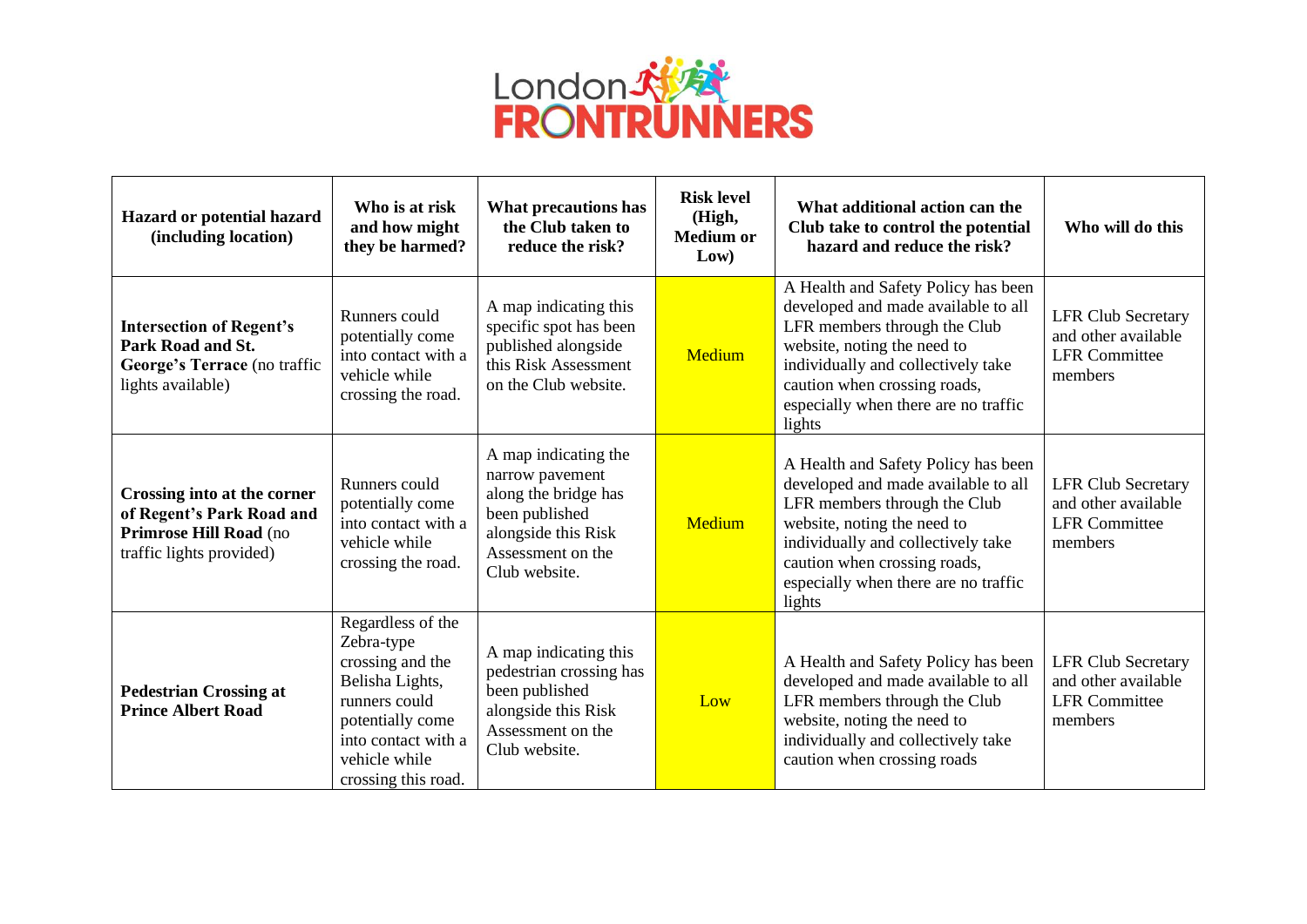

| Hazard or potential hazard<br>(including location)                                                                                                                                                                                           | Who is at risk<br>and how might<br>they be harmed?                                                                                                                                   | What precautions has<br>the Club taken to<br>reduce the risk?                                                                                       | <b>Risk level</b><br>(High,<br><b>Medium or</b><br>Low) | What additional action can the<br>Club take to control the potential<br>hazard and reduce the risk?                                                                                                                                                                                                      | Who will do this                                                                    |
|----------------------------------------------------------------------------------------------------------------------------------------------------------------------------------------------------------------------------------------------|--------------------------------------------------------------------------------------------------------------------------------------------------------------------------------------|-----------------------------------------------------------------------------------------------------------------------------------------------------|---------------------------------------------------------|----------------------------------------------------------------------------------------------------------------------------------------------------------------------------------------------------------------------------------------------------------------------------------------------------------|-------------------------------------------------------------------------------------|
| <b>Cast iron bridge leading</b><br>to and from Primrose Hill<br>This is a relatively narrow<br>bridge over Regent's Canal,<br>provided with two metal<br>bollards in the middle of<br>either side                                            | Runners could<br>come into<br>collisions with<br>pedestrians or<br>other runners                                                                                                     | A map specifically<br>indicating<br>Macclesfield Bridge<br>has been made public<br>alongside the present<br>Risk Assessment on<br>the Club website. | Low                                                     | A Health and Safety Policy has been<br>developed and made public on the<br>Club website, noting the need to<br>take caution when running in<br>confined spaces, such as this bridge,<br>as runners need to be compliant to<br>existing pedestrian regulations                                            | <b>LFR Club Secretary</b><br>and other available<br><b>LFR</b> Committee<br>members |
| <b>Crossing the Regent's Park</b><br><b>Outer Circle into Regent's</b><br>Park<br>(no traffic lights available)                                                                                                                              | Runners could<br>potentially come<br>into contact with a<br>vehicle while<br>crossing the road.                                                                                      | A map specifically<br>indicating this cycle<br>lane has been made<br>public alongside the<br>present Risk<br>Assessment on the<br>Club website.     | <b>Medium</b>                                           | A Health and Safety Policy has been<br>developed and made available to all<br>LFR members through the Club<br>website, noting the need to<br>individually and collectively take<br>caution when crossing roads,<br>especially when there are no traffic<br>lights                                        | <b>LFR Club Secretary</b><br>and other available<br><b>LFR</b> Committee<br>members |
| <b>Tight blind spot corner</b><br><b>Bridge I over the Regent's</b><br>Park boating lake, on the<br>right just after the loos<br>(this is a relatively narrow<br>bridge provided with two<br>metal bollards in the middle<br>of either side) | There is a blind<br>corner before<br>reaching this<br>bridge, which in<br>itself is quite<br>narrow. Runners<br>could come into<br>collision with<br>other runners or<br>pedestrians | A map indicating this<br>bridge has been<br>published alongside<br>this Risk Assessment<br>on the Club website.                                     | Low                                                     | A Health and Safety Policy has been<br>developed and published on the<br>Club website noting the need to take<br>caution when running into blind<br>spots around corners in relatively<br>confined spaces, such as this bridge,<br>as runners need to be compliant to<br>existing pedestrian regulations | <b>LFR Club Secretary</b><br>and other available<br><b>LFR</b> Committee<br>members |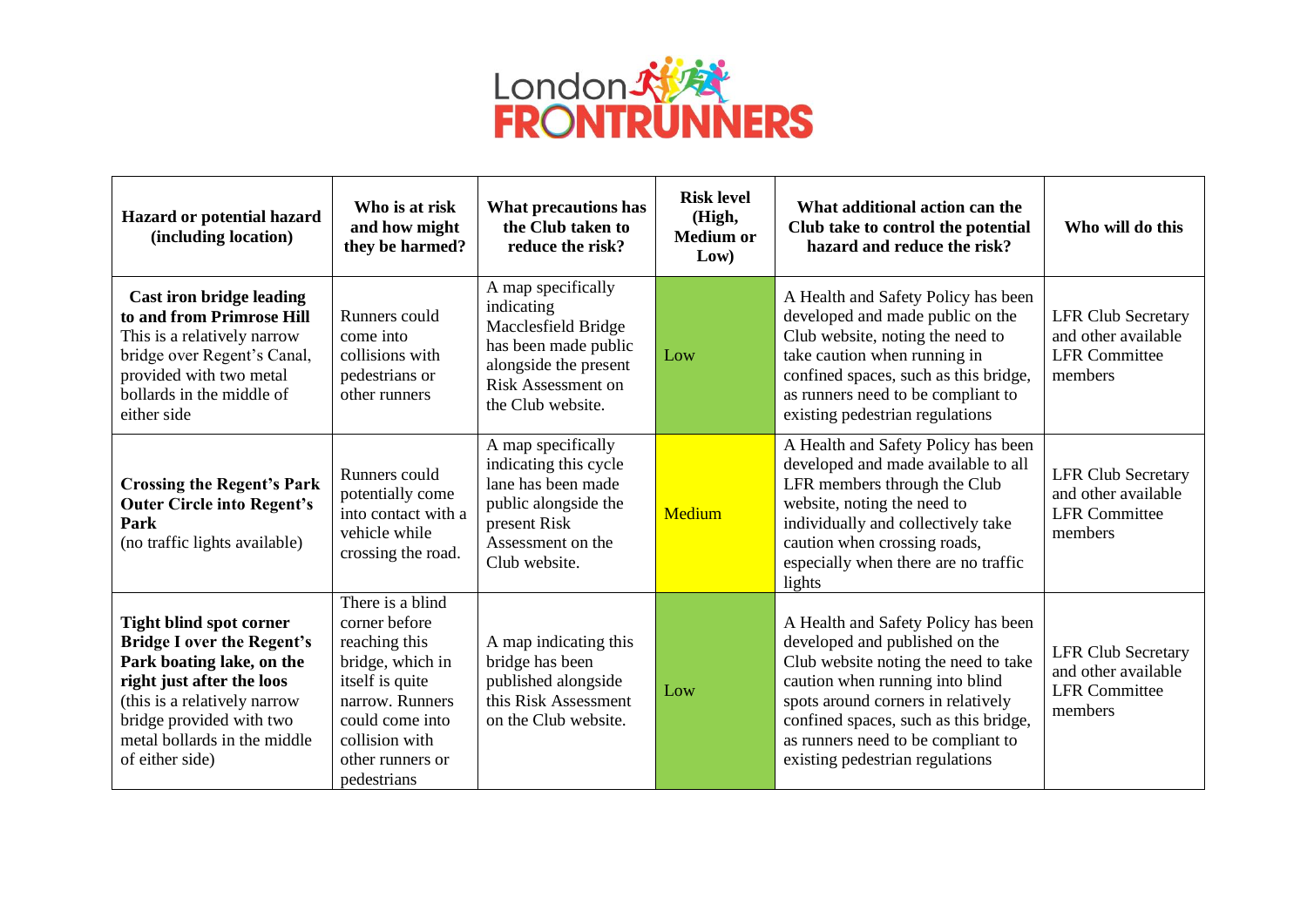

| Hazard or potential hazard<br>(including location)                                                                                                                                                       | Who is at risk<br>and how might<br>they be harmed?                                                                                                                                  | What precautions has<br>the Club taken to<br>reduce the risk?                                                                                          | <b>Risk level</b><br>(High,<br><b>Medium or</b><br>Low) | What additional action can the<br>Club take to control the potential<br>hazard and reduce the risk?                                                                                                                                                                                                             | Who will do this                                                                    |
|----------------------------------------------------------------------------------------------------------------------------------------------------------------------------------------------------------|-------------------------------------------------------------------------------------------------------------------------------------------------------------------------------------|--------------------------------------------------------------------------------------------------------------------------------------------------------|---------------------------------------------------------|-----------------------------------------------------------------------------------------------------------------------------------------------------------------------------------------------------------------------------------------------------------------------------------------------------------------|-------------------------------------------------------------------------------------|
| <b>Tight blind spot corner</b><br><b>Bridge II over the Regent's</b><br>Park boating lake<br>(this is a relatively narrow<br>bridge provided with two<br>metal bollards in the middle<br>of either side) | There is a blind<br>corner before<br>reaching the<br>bridge, which in<br>itself is quite<br>narrow. Runners<br>could come into<br>collision with<br>other runners or<br>pedestrians | A map indicating this<br>bridge has been<br>published alongside<br>this Risk Assessment<br>on the Club website.                                        | Low                                                     | A Health and Safety Policy has been<br>developed and made public on the<br>Club website, noting the need to<br>take caution when running into<br>blind spots around corners, in<br>relatively confined spaces, such as<br>this bridge, as runners need to be<br>compliant to existing pedestrian<br>regulations | <b>LFR Club Secretary</b><br>and other available<br><b>LFR</b> Committee<br>members |
| <b>Crossing of York Bridge</b><br>Road (two-way road and no<br>traffic lights available)                                                                                                                 | Runners could<br>potentially come<br>into contact with a<br>vehicle while<br>crossing the road.                                                                                     | A map specifically<br>indicating this section<br>of the park has been<br>published alongside<br>the present Risk<br>Assessment on the<br>Club website. | Medium                                                  | A Health and Safety Policy has been<br>developed and made available to all<br>LFR members through the Club<br>website, noting the need to<br>individually and collectively take<br>caution when crossing roads,<br>especially when there are no traffic<br>lights                                               | <b>LFR Club Secretary</b><br>and other available<br><b>LFR</b> Committee<br>members |
| <b>Crossing of Chester Road</b><br>(two-way road and no traffic<br>lights available)                                                                                                                     | Runners could<br>potentially come<br>into contact with a<br>vehicle while<br>crossing the road.                                                                                     | A map specifically<br>indicating this section<br>of the park has been<br>published alongside<br>the present Risk<br>Assessment on the<br>Club website. | <b>Medium</b>                                           | A Health and Safety Policy has been<br>developed and made available to all<br>LFR members through the Club<br>website, noting the need to<br>individually and collectively take<br>caution when crossing roads,<br>especially when there are no traffic<br>lights                                               | <b>LFR Club Secretary</b><br>and other available<br><b>LFR</b> Committee<br>members |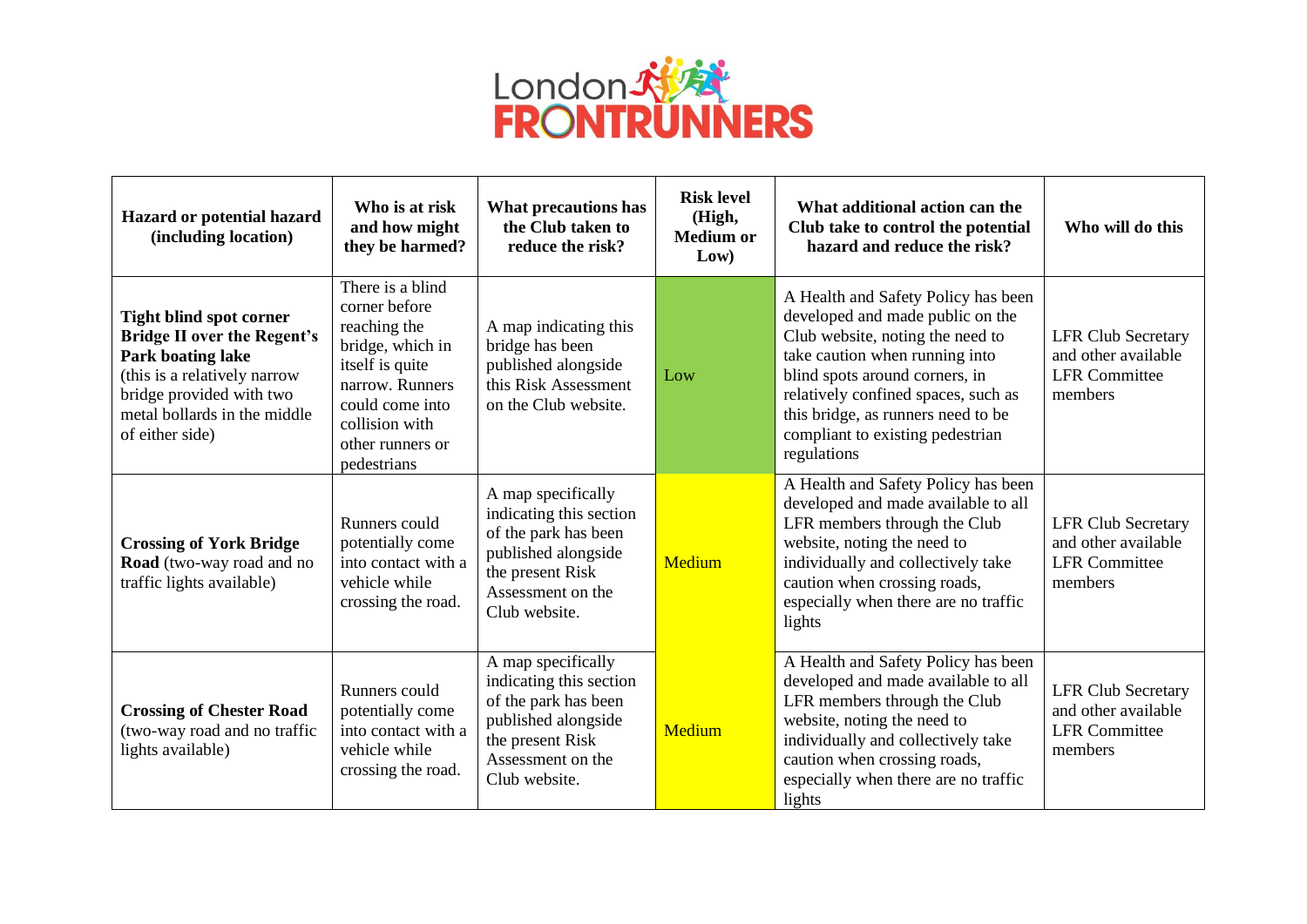